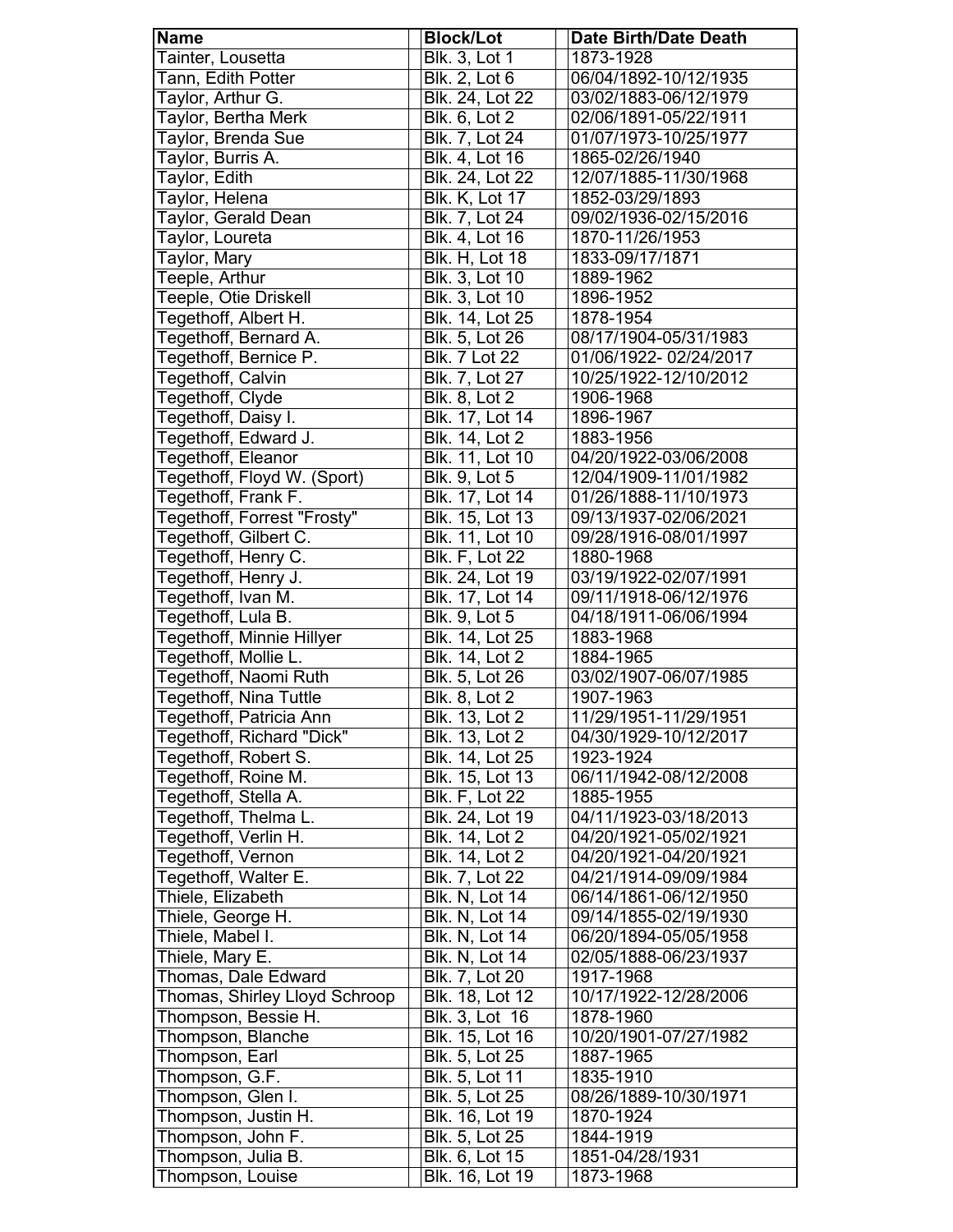| Thompson, Neta P.             | Blk. 3, Lot 16        | 1878-1907             |
|-------------------------------|-----------------------|-----------------------|
| Thompson, Otto                | Blk. 15, Lot 16       | 08/17/1894-08/05/1975 |
| Thompson, Philena             | Blk. 5, Lot 11        | 1839-1927             |
| Thompson, Rose M.             | Blk. 5, Lot 25        | 1888-1948             |
| Thompson, N.E.                | Blk. 6, Lot 15        | 1846-1908             |
| Thompson, Wanda E.            | Blk. 5, Lot 25        | Unknown-1964          |
| Thompson, Wickliffe C.        | Blk. 3, Lot 16        | 1874-1946             |
| Thompson, William J.          | Blk. 6, Lot 15        | 1889-1935             |
| Thorp, Rev. Eli C.            | Blk. 18, Lot 13       | 1869-1926             |
| Thorp, Minnie                 | Blk. 18, Lot 13       | 1864-1952             |
| Throop, A.J.                  | <b>Blk. 4, Lot 14</b> | 05/08/1836-09/19/1921 |
| Throop, Belle                 | Blk. 4, Lot 14        | 1872-1905             |
| Throop, Bert                  | Blk. 4, Lot 14        | 08/30/1877-07/19/1934 |
| Throop, Elsie                 | Blk. 4, Lot 14        | 09/08/1870-05/14/1956 |
| Throop, Erna                  | <b>Blk. E, Lot 17</b> | 03/04/1922-08/21/2000 |
| Throop, Frances S.            | Blk. 4, Lot 14        | 10/11/1840-01/08/1936 |
| Throop, J. Allen              | Blk. 4, Lot 14        | 1904-1933             |
| Throop, Lillian               | <b>Blk. 4, Lot 14</b> | 10/29/1879-04/23/1968 |
| Throop, Miss Lillian          | Blk. 4, Lot 14        | 07/29/1912-04/19/1922 |
| Throop, Mary Taylor           | <b>Blk. 6, Lot 2</b>  | 05/10/1911-07/06/1965 |
| Throop, Mervin A.             | Blk. 6, Lot 2         | 09/16/1909-07/18/1995 |
| Thrun, August G.              | Blk. Q, Lot 7         | 1841-1927             |
| Thrun, Henrietta              | Blk. Q, Lot 7         | 05/04/1803-12/02/1896 |
| Thrun, Mrs. Johannah          | Blk. Q, Lot 7         | 1841-1925             |
| Tice, Alik Charles            | Blk. 11, Lot 10       | 03/12/1980-03/12/1980 |
| Tiemeyer, Kyree Jo            | Blk. 6, Lot 24        | 06/30/2018-06/30/2018 |
| Tilden, Lola A.               | Blk. R, Lot 3         | 1879-1905             |
| Tinkham, Floyd C.             | Blk. 22, Lot 3        | 12/25/1912-11/29/1980 |
| Tinkham, Vivian               | Blk. 22, Lot 3        | 12/09/1913-02/11/2016 |
| Tinkler, Ardyce               | Blk. 13, Lot 13       | 11/19/34-06/23/06     |
| Tinkler, Cindy Lu             | Blk. 13, Lot 13       | 11/18/1956-11/18/1956 |
| Tinkler, Norman L.            | Blk. 13, Lot 13       | 12/12/1930-02/01/2009 |
| Tippen, Jerusha M.            | <b>Blk. 6, Lot 3</b>  | 1856-1915             |
| Tippen, Richard A.            | <b>Blk. 6, Lot 3</b>  | 1853-1926             |
| Tomlinson, Willie M.          | Blk. 13, Lot 19       | 10/10/1906-07/19/1996 |
| Tooley, Athol L.              | Blk. 3, Lot 25        | 1881-1950             |
| Tooley, Dr. Edward            | <b>Blk. C, Lot 27</b> | 1875-1944             |
| Tooley, Ida Erb               | <b>Blk. C, Lot 27</b> | 1881-1961             |
| Totten, Alvira E.             | Blk. 10, Lot 16       | 12/25/1879-01/13/1969 |
| Totten, Beatta Lucina         | Blk. 10, Lot 16       | 05/08/1856-07/14/1924 |
| Totten, C. Earnest            | Blk. 10, Lot 16       | 10/26/1876-12/17/1933 |
| <b>Totten, Charles David</b>  | Blk. 10, Lot 16       | 03/17/1852-07/14/1915 |
| Totten, Ina Whittet           | <b>Blk. H, Lot 26</b> | 02/05/1873-07/17/1910 |
| Totten, Infant Baby of Revere | Blk. 10, Lot 16       | Unknown-Unknown       |
| Totten, Mabel                 | Blk. 10, Lot 16       | 01/01/1881-11/20/1945 |
| Townsend, Ida M.              | Blk. 18, Lot 5        | 08/20/1868-08/04/1934 |
| Townsend, Frank               | Blk. 18, Lot 5        | 06/16/1863-01/28/1935 |
| Townsend, Percy D.            | <b>Blk. 1, Lot 9</b>  | 10/30/1896-06/16/1979 |
| Townsend, Vivian              | <b>Blk. 1, Lot 9</b>  | 09/23/1898-12/15/1994 |
| Tremblay, Arthur N.           | Blk. 9, Lot 6         | Unknown-03/1991       |
| Tremblay, Eleanor M.          | Blk. 7, Lot 22        | 02/27/1920-03/26/2011 |
| Tremblay, Eugenia M.          | Blk. 7, Lot 20        | 04/21/1889-05/11/1975 |
| Tremblay, Florence L.         | Blk. 9, Lot 6         | 05/19/1913-11/29/2007 |
| Tremblay, Oliver              | Blk. 7, Lot 22        | 06/02/1917-05/07/1994 |
| Tremblay, Henry               | Blk. 7, lot 20        | 1880-1967             |
| Tremblay, Hubert M.           | <b>Blk. 9, Lot 6</b>  | 12/22/1914-01/07/2006 |
| Tremblay, Wanna               | Blk. 9, Lot 6         | 02/07/1917-06/02/2001 |
| Trumble, Donna                | Blk. I Lot 13         | 11/14/1929-06/24/2004 |
|                               |                       |                       |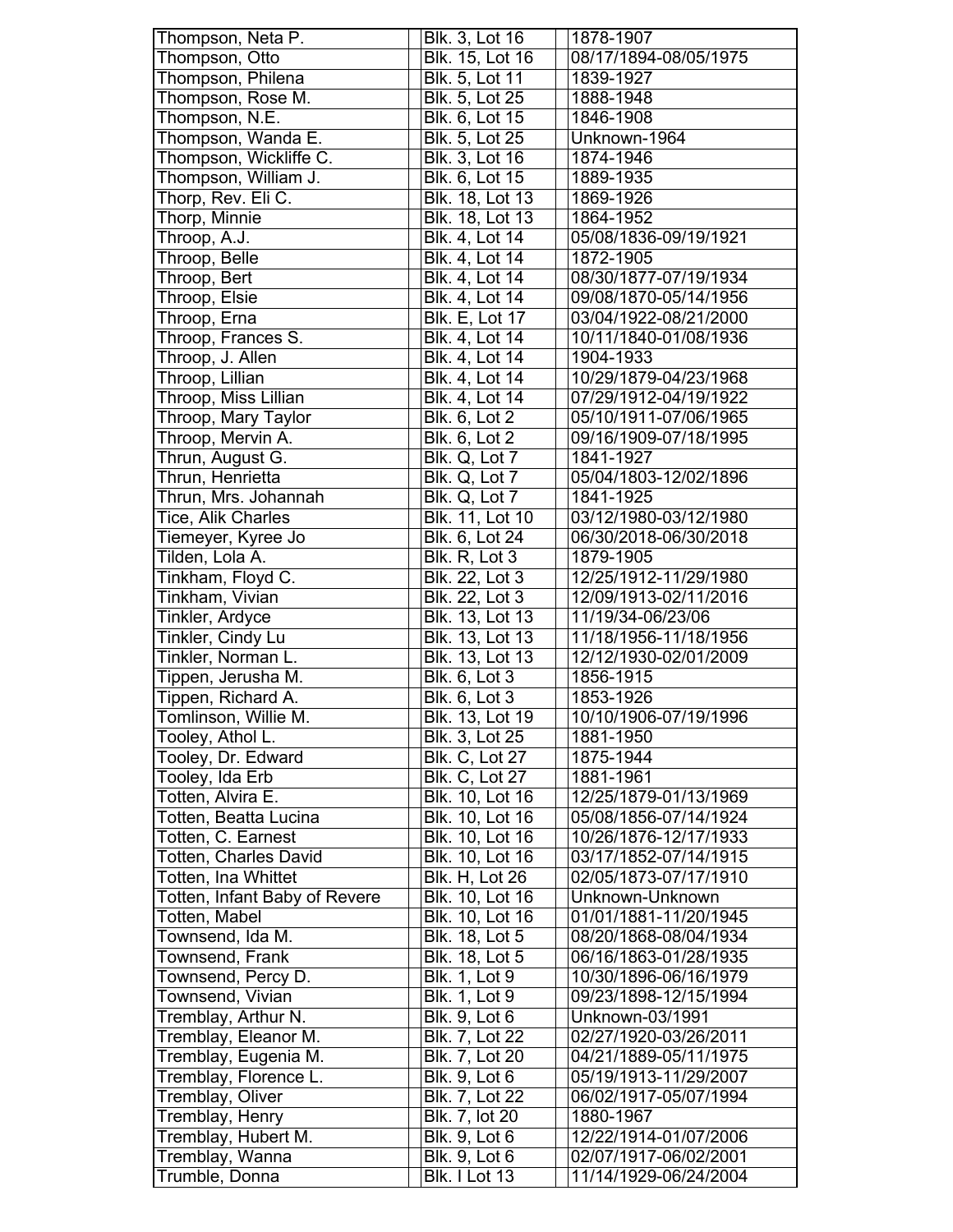| Trumble, Ella D.            | <b>Blk. I, Lot 13</b> | 08/09/1898-10/03/1988 |
|-----------------------------|-----------------------|-----------------------|
| Trumble, Warren J.          | <b>Blk. I, Lot 13</b> | 1890-3/??1959         |
| Turinsky, Frank M.          | Blk. 7, Lot 23        | 10/31/1903-07/05/1987 |
| Turinsky, Mary D.           | Blk. 7, Lot 23        | 08/23/1909-05/31/2007 |
| Tuttle, Caroline Fuhrken    | <b>Blk. 8, Lot 2</b>  | 1889-1957             |
| Tuttle, Axel James          | Blk. 4, lot 23        | 1850-1943             |
| Tuttle, Lester              | Blk. 4, Lot 23        | 07/27/1925-06/20/2013 |
| Tuttle, Mary Alice          | Blk. 4, Lot 23        | 1856-1943             |
| Tuttle, Ray E.              | Blk. 8, Lot 2         | 09/30/1923-06/13/1943 |
| Turner, Hannah              | <b>Blk. H. Lot 20</b> | 1876-1932             |
| Turner, Silas               | <b>Blk. H, Lot 20</b> | 1871-1945             |
| Turner, Harry J.            | <b>Blk. H, Lot 20</b> | 1900-11/26/1903       |
| Uffman, Denneth K.          | Blk. 20, Lot 23       | 08/23/1946-04/23/1991 |
| Uffman, Edgar               | Blk. 18, Lot 23       | 09/14/1921-06/08/2007 |
| Uffman, LaVerna             | Blk. 18, Lot 23       | 06/21/1921-07/06/2001 |
| Uhlrich, Francis            | Blk. 20, Lot 4        | 06/27/1911-12/13/1991 |
| Uhlrich, Mary Ellen         | Blk. 20, Lot 4        | 12/06/1917-04/18/1975 |
| Underwood, Bonnie           | Blk. 20, Lot 1        | Unknown-09/24/2005    |
| Underwood, Donald D.        | Blk. 14, Lot 26       | 1933-1936             |
| Van Amburg, Ben             | Blk. 16, Lot 19       | 1893-01/22/1979       |
| Van Amburg, Blanche A.      | <b>Blk. 22, Lot 2</b> | 03/09/1900-09/15/1984 |
| Van Amburg, Don             | Blk. 16, Lot 19       | Unknown-07/08/1988    |
| Van Amburg, Ruby            | Blk. 16, Lot 19       | 06/23/1925-03/28/2019 |
| Van Amburg, Vivian M.       | Blk. 16, Lot 19       | 1894-1967             |
| Vance, George H.            | <b>Blk. P, Lot 20</b> | 03/06/1867-03/06/1882 |
| Vance, Louise               | Blk. 14, Lot 19       | 1914-1943             |
| Vance, Willie B.            | <b>Blk. P, Lot 21</b> | 09/29/1873-05/10/1880 |
| Van Kirk, Charles E.        | <b>Blk. 1, Lot 5</b>  | 01/19/1900-01/16/1981 |
| Van Kirk, Infant Son        | <b>Blk. H, Lot 24</b> | Unknown               |
| Van Kirk, James Earl        | <b>Blk. H, Lot 24</b> | Unknown-1966          |
| Van Kirk, James W.          | <b>Blk. 1, Lot 5</b>  | 1861-1906             |
| Van Kirk, John H.           | <b>Blk. 1, Lot 5</b>  | 12/13/1867-02/03/1936 |
| Van Kirk, John H.           | <b>Blk.</b> 1, Lot 5  | 04/19/1906-08/16/1985 |
| Van Kirk, Johnson           | Blk. H, Lot 24        | 12/02/1827-07/24/1897 |
| Van Kirk, Mary A.           | <b>Blk. H. Lot 24</b> | 05/28/1829-06/29/1919 |
| Van Kirk, Mary J.           | <b>Blk. 1, Lot 5</b>  | 03/11/1869-01/10/1952 |
| Van Kirk, Maybell           | <b>Blk. 1, Lot 5</b>  | 02/14/1894-09/23/1974 |
| Van Kirk, Ruth N.           | <b>Blk. 1, Lot 5</b>  | 02/17/1901-04/1989    |
| Van Kirk, Settia            | <b>Blk. 1, Lot 5</b>  | 01/29/1906-02/03/1906 |
| Van Winkle, Florence Lucile | <b>Blk. 9, Lot 9</b>  | 02/05/1900-07/26/1982 |
| Van Winkle, Frances         | Blk. 9, Lot 10        | 02/04/1928-03/23/2006 |
| Van Winkle, Frank           | <b>Blk. 9, Lot 9</b>  | 03/31/1896-11/09/1975 |
| Van Winkle, Gary            | <b>Blk. 9, Lot 9</b>  | 12/22/1940-02/01/2006 |
| Van Winkle, Marvin LeRoy    | Blk. 9, Lot 10        | 02/02/1925-02/25/2022 |
| Varney, A. Olin             | <b>Blk. I, Lot 11</b> | 1873-1886             |
| Varney, E. Avis             | <b>Blk. I, Lot 11</b> | 1879-1887             |
| Varney, Mary E.             | <b>Blk. I, Lot 11</b> | 1847-1927             |
| Varney, S.A.                | <b>Blk. I, Lot 11</b> | 1843-1920             |
| Vathauer, Florence M.       | Blk. 22, Lot 19       | 9/4/1914-01/11/2008   |
| Vathauer, Otto W.           | Blk. 22, Lot 19       | 06/07/1900-04/02/1981 |
| Veach, Alvira Hutton        | Blk. 12, Lot 10       | 01/18/1842-03/09/1917 |
| Veach, Elmer G.             | Blk. 14, Lot 20       | 07/03/1881-08/17/1935 |
| Veach, Joseph Preston       | Blk. 12, Lot 10       | 08/17/1835-10/26/1916 |
| Veach, Lloyd La Vaughn      | Blk. 14, Lot 20       | 05/08/1922-05/22/1922 |
| Veach, William E.           | Blk. 12, Lot 10       | 08/07/1883-04/17/1940 |
| Veesart, Mary Anne          | Blk. 13, Lot 9        | 07/11/1932-10/24/2021 |
| Vedder                      |                       |                       |
|                             | Blk. M, Lot 10        | Unknown               |